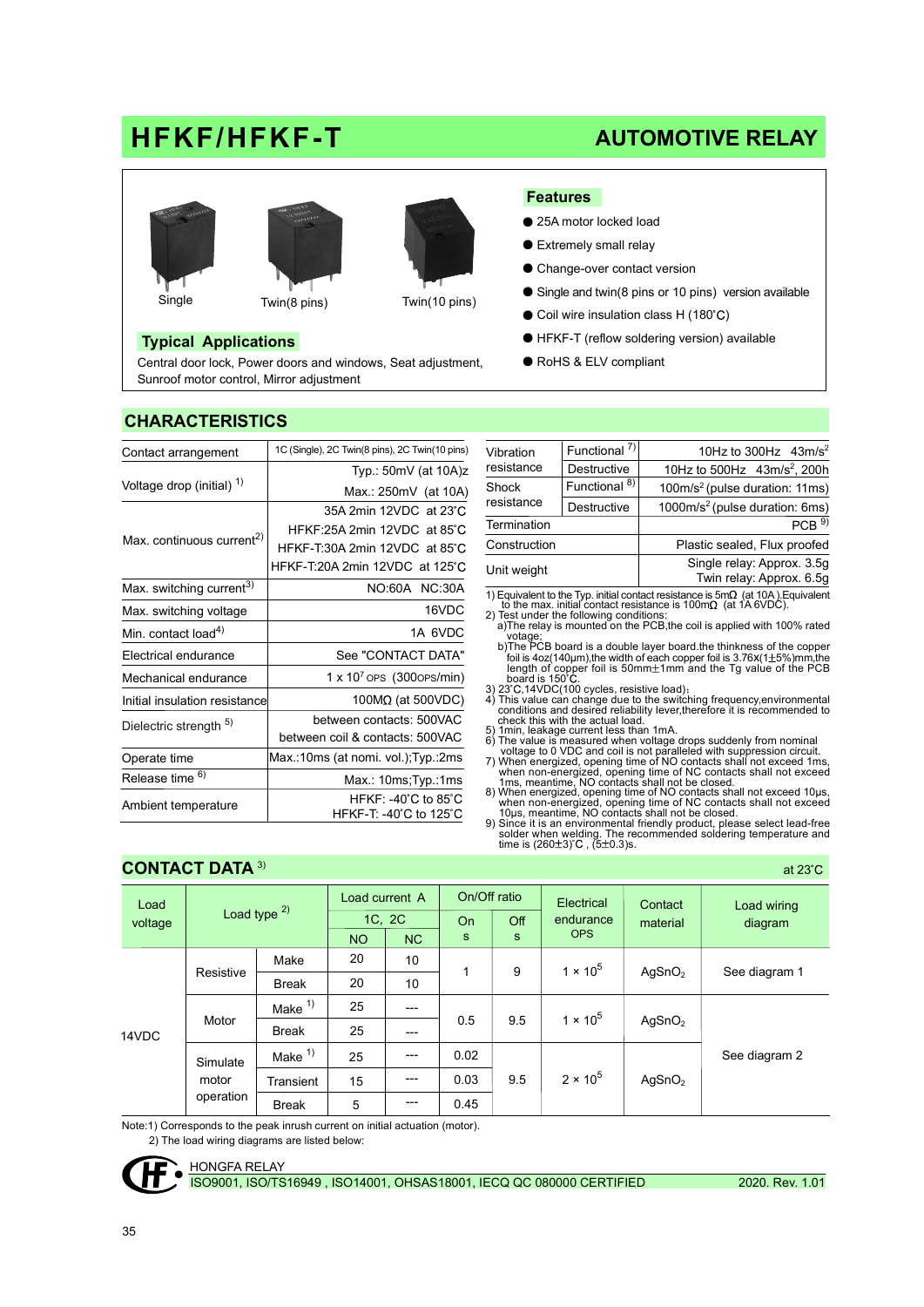

3) When the load requirement is different from content of the table above, please contact Hongfa for relay application support.

#### COIL DATA

| <b>Nominal</b><br>voltage<br><b>VDC</b> | Pick-up<br>voltage<br><b>VDC</b><br>max.<br>$23^{\circ}$ C<br>$125^\circ C$<br>$85^{\circ}$ C |            |            | $23^{\circ}$ C  | Drop-out<br>voltage<br><b>VDC</b><br>min.<br>$85^{\circ}$ C | $125^\circ C$ | Coil<br>resistance<br>$x(1\pm10\%)\Omega$<br>$125^{\circ}$ C<br>$85^{\circ}$ C<br>$23^\circ C$ |       |       | Power<br>consumption<br>W<br>$23^{\circ}$ C |
|-----------------------------------------|-----------------------------------------------------------------------------------------------|------------|------------|-----------------|-------------------------------------------------------------|---------------|------------------------------------------------------------------------------------------------|-------|-------|---------------------------------------------|
| 12                                      | $≤6.5$                                                                                        | $\leq 8.1$ | $\leq 9.1$ | $\geqslant$ 0.8 | $\geqslant$ 1                                               | $\geq 1.13$   | 160                                                                                            | 199.7 | 225.3 | 0.9                                         |
| 12                                      | $\leq 7.7$                                                                                    | $≤9.6$     | $≤10.9$    | $\geqslant$ 0.8 | $\geqslant$ 1                                               | $\ge 1.13$    | 220                                                                                            | 274.6 | 309.8 | 0.655                                       |

### ORDERING INFORMATION

| <b>HFKF: Standard</b><br>Type<br><b>HFKF-T: Reflow soldering version</b> | HFKF /                                   |  | 12                       | $-1Z$ | S                    |  |  |  |
|--------------------------------------------------------------------------|------------------------------------------|--|--------------------------|-------|----------------------|--|--|--|
|                                                                          | or high heat-resistant version           |  |                          |       |                      |  |  |  |
| Coil voltage                                                             | <b>12: 12VDC</b>                         |  |                          |       |                      |  |  |  |
|                                                                          | <b>1Z:</b> 1 Form C (Single version)     |  |                          |       |                      |  |  |  |
| <b>Contact arrangement</b><br><b>BZ:</b> 2 Form C (Twin(8 pins) version) |                                          |  |                          |       |                      |  |  |  |
|                                                                          | 2Z: 2 Form C (Twin(10 pins) version)     |  |                          |       |                      |  |  |  |
| Construction <sup>1</sup>                                                | <b>S:</b> Plastic sealed                 |  | <b>Nil:</b> Flux proofed |       |                      |  |  |  |
| <b>Coil power</b>                                                        | P: 0.9W                                  |  | <b>Nil: 0.655W</b>       |       |                      |  |  |  |
| <b>Contact material</b>                                                  | T: AgSnO <sub>2</sub>                    |  |                          |       |                      |  |  |  |
| Special code $^{2)}$                                                     | <b>XXX:</b> Customer special requirement |  |                          |       | <b>Nil: Standard</b> |  |  |  |

Notes: 1) Contact is recommended for suitable condition and specifications if water cleaning or surface process is involved in assembling relays

on PCB. 2) The customer special requirement express as special code after evaluating by Hongfa. e.g. (170) stands for flasher load.

 $7.3 \pm 0.3$ 

### OUTLINE DIMENSIONS, WIRING DIAGRAM AND PC BOARD LAYOUT

Unit: mm



## Outline Dimensions

+0.2  $-0.1$ 

 $2 \pm 0.1$ 

 $\frac{1}{9}$ 

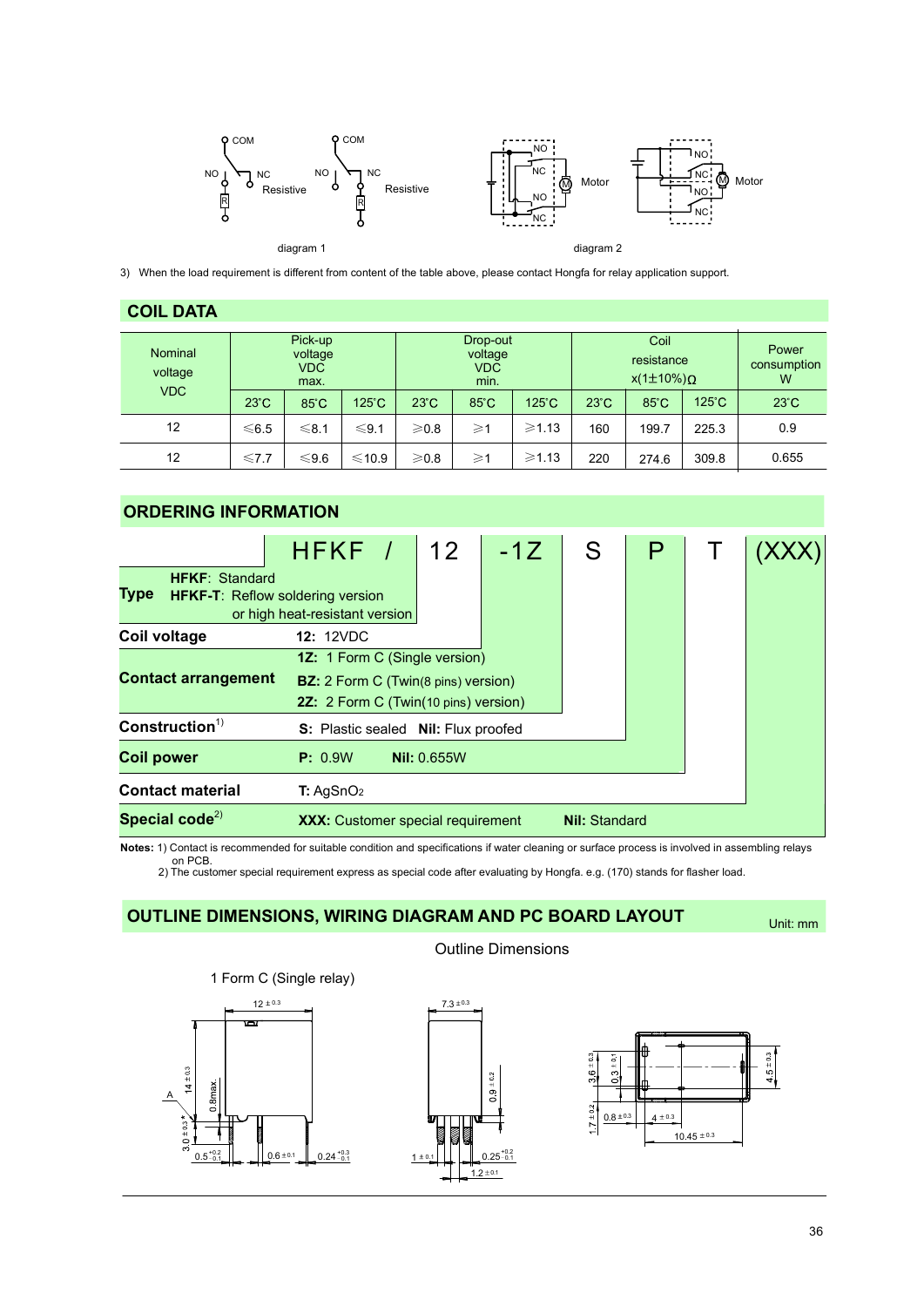## OUTLINE DIMENSIONS, WIRING DIAGRAM AND PC BOARD LAYOUT Unit: mm

Outline Dimensions

2 Form C (Twin(8 pins)) relay)



2 Form C (Twin(10 pins)) relay)



Remark: \* The additional tin top is max. 1mm. Intervals between terminals is measured at A surface level.

PCB Layout (Bottom view)

1 Form C (Single relay) 2 Form C (Twin(8 pins)) relay) 3 Form C (Twin(10 pins)) relay)





 $4 \times \emptyset$ 1.5<sup>+0.2</sup>  $4 \times \emptyset$ 1<sup>+0.2</sup>



Undeclared tolerance:  $\pm 0.1$ .